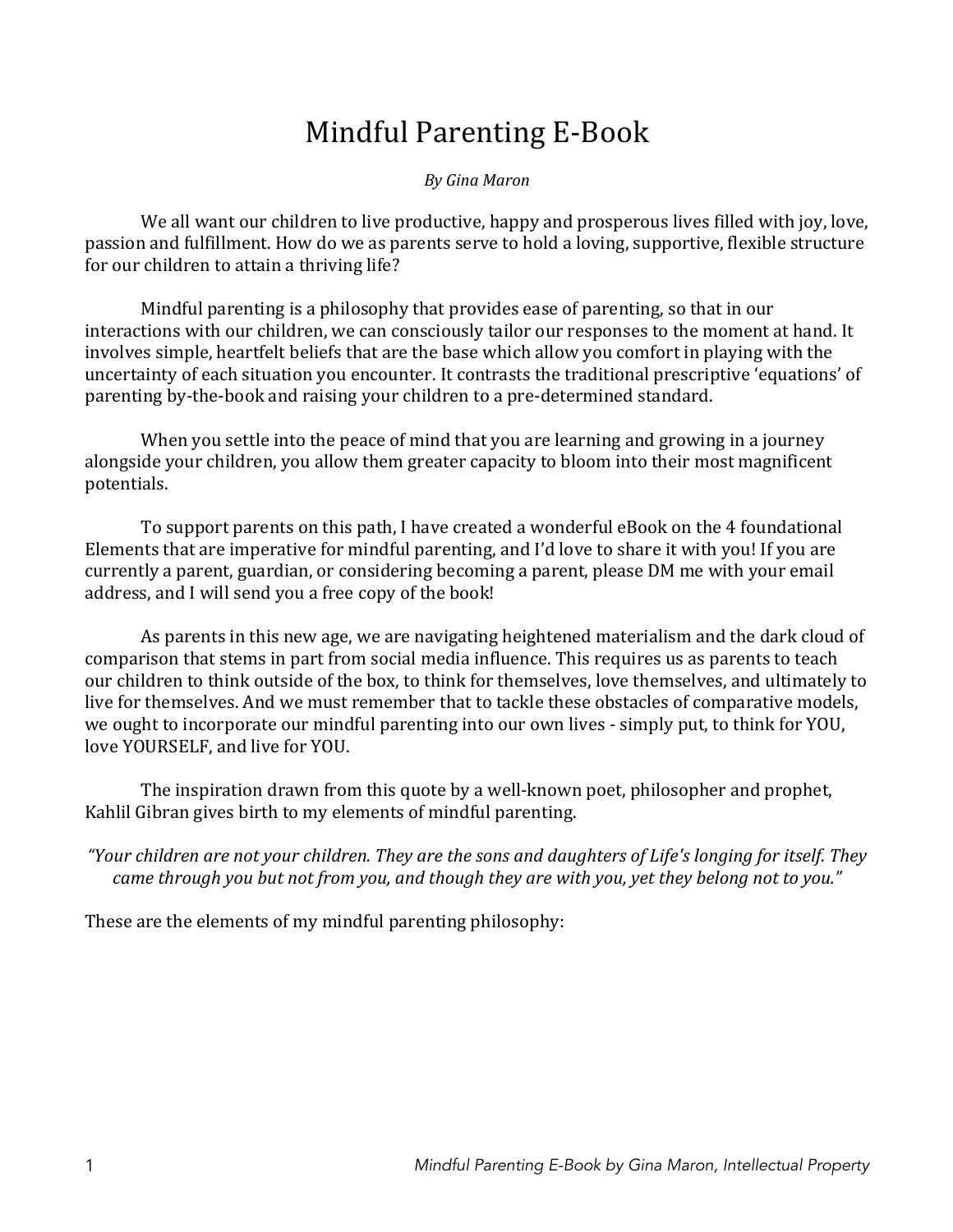## **ELEMENT No. 1**

We are on a parallel path to grow and evolve alongside our children, as they are our greatest teachers. We do this by helping them live out their own journey as we nourish ourselves for our own journey, and together we will grow up.

In the past, parenting involved prescriptive models of strict structure that confined parents to following a mindset lent to comparison. In a traditional parenting regime, we may subscribe ourselves to a to-do list of how a parent-child interaction should look, maintaining a 'looking good from the outside' reflection. This type of parenting may lead us to the path of how we 'look' as parents and have us feel like we are doing 'good parenting'.

But this outside-in approach creates suffering for parents, as it leaves us disconnected from our children. The 'if everyone else is doing it' and 'what all the other children and parents are doing' mindset is a 'fit-for-all' model.

In speaking especially to all the Mothers, we know every day how hard we may try to be the 'best mom'. We show up to do our best in our power to 'make our children happy' and for us to 'play our role well as mothers'. We may struggle to get our child to eat their breakfast or clean their room.

Perhaps this struggle occurs because we think we've got to approach situations with a strict, no-nonsense attitude, that shows we are right. There is anxiety and frustration that occurs with the need to control every moment and always be right as a parent.

As parents we may have this call of the ego based in the outdated cliches of wanting our children to Be what we want them to be and how we want them to be. This desire stems from our own fear, control and lack mentality. Our inner child is the one that acts out in fear and uncertainty trying to navigate this whole parenting paradigm. We may not have had a chance at 'doing this' or 'Being that', and so now that our child has that chance, they ought to 'do good at this' or 'Be that'. With all good intent we want to give our children the opportunities that growing up we may not have had, while possibly subconsciously projecting our own unfinished business onto them. If we take the time to heal our own lack wounds from our own childhood, we will not project this on to our children. Without this healing, we are basically still children raising our children. But how do we become leaders in parenting our children in the best way for each child's uniqueness?

Interestingly enough, it starts with parents learning from their children. When we can truly think from the perspective of seeing our children as our biggest teachers, that gives us all we need to interact in a more fluid, open-hearted, mindful manner. When we focus on our growth through inner healing work and apply compassionate self-forgiveness to re-parent ourselves while raising our children - then we are truly on this parallel path to personal wholeness. This new mode of interaction, of being with your child on a parallel path, brings to you both the supportive mindset of mutual respect and appreciation. This is when you can more clearly see that your child is helping you evolve and grow alongside them. As our children are our biggest teachers in our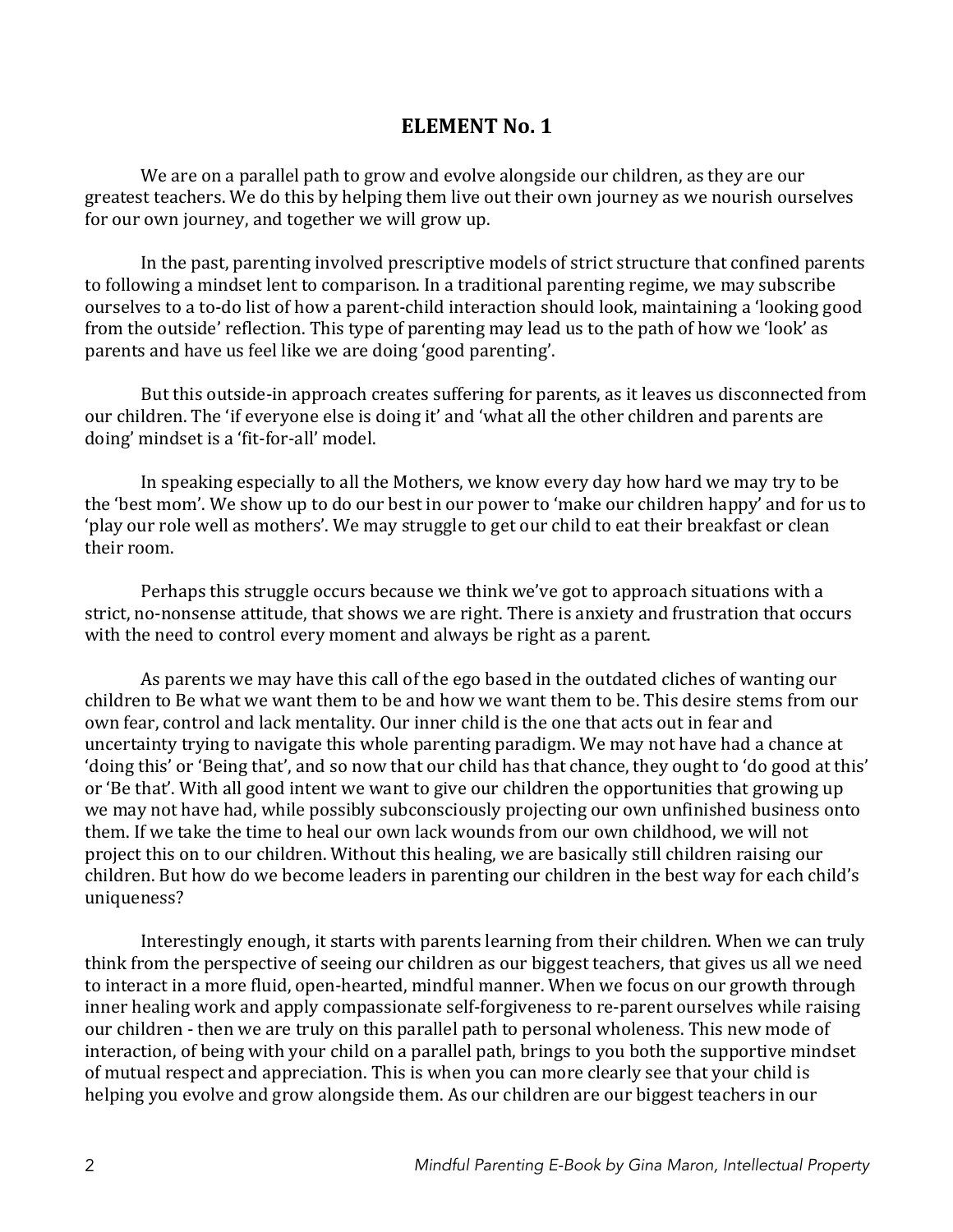interwoven lifelong journeys together, it is them that teach us patience, forgiveness, and what unconditional love truly means.

## Here are some questions for helping you step into Element 1:

- Are we triggered by the actions or inactions of our children?
- Is there an outer turmoil and could that be a reflection of our own unhealed inner wounds, our childhood wounds?
- What inner chaos may be causing outer conflict with our children?

## **Spiritual Keys of Element 1:**

- What is reflected outside of us is an example of what is unhealed inside. Keep in mind that our outer reality is a reflection of our inner reality.

# **ELEMENT No. 2**

- - -

We as parents can be an example of a strong personal core value system, hopefully based in love, joy, gratitude, kindness, respect to ourselves and others. By our example, we can gift our children our values to allow them confidence in making their own choices.

We can show, by our example of adhering to our core values, a way that a child may choose to go forward. When we stand strong in our positive values, our children can inherently feel the benefit of living with life- enriching values. Through the experience of these, rather than preaching, these values may be naturally adopted by our children. Based on your example, they will be able to make sense of their own choices in life from a place of knowing. Choosing from a place of clarity, they have the key component to a fulfilling and purposeful life. They have an internal reference to pull from to making more harmonic life choices that keep them better aligned with their soul's missions. While raising my children, my example has been to choose what makes me feel alive, happy and purposeful in my life.

Here are some of my core values that lead me to choices that feel alive, happy and purposeful:

- I hold myself accountable for my actions to build self-trust and honor in my choices.
- I always respect myself and value who I am.
- I believe we can control the outcome of our lives to consciously manifest our destiny.
- I believe that my voice matters and speaking up for what you believe will set you free from internal bondage.
- Discipline and showing up for myself is sacred self-care.
- Self-forgiveness is essential.
- Adventure is a necessary part of experiencing life fully and connecting to what brings joy and meaning to your life.
- Using my heart as a compass and imagination as a practice helps me find peace, joy, and love for a brighter tomorrow.

While raising my four girls, my life values have been cultivated and strengthened over time. By my using my heart as a compass, my girls were raised to listen to their hearts and follow their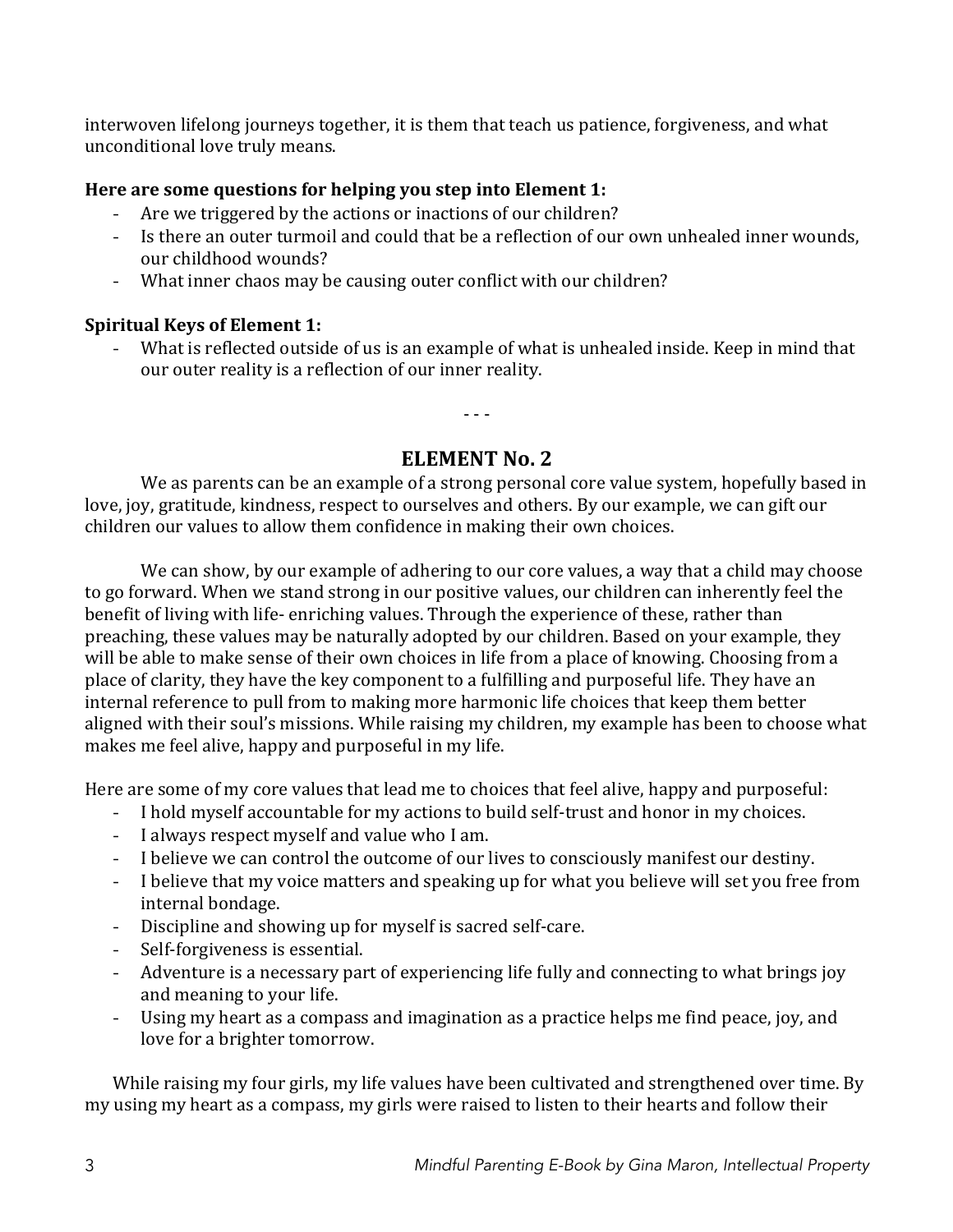dreams first and foremost.

By my respecting and valuing myself and who I am, they learned to love themselves, not compare themselves with others. By showing them self- trust, they learned that doing things solely to 'fit in' or belong is losing sight of themselves. By living with a sense of adventure, I imprinted on them that this opens space to connect to their inner landscape, from wherein they can make choices aligned with their path. I raised my girls to make choices they themselves can be proud of and this is what opened them up to being the leaders they are today.

#### **Here is a question for helping you step into Element 2:**

What are your core values that may lead you to more fulfilling personal choices and that you may gift your children by example?

#### **Spiritual Key of Element 2:**

Use your heart as a compass to choose more confidently.

- - -

## **ELEMENT No. 3**

Our job as parents is to support, encourage and love our children in a joyful way to lead them to create their own sovereign life. We as parents hold a container for our children while allowing them to explore and discover their hearts desires. We do this with acceptance, active listening, and being in full presence without expectations.

When we allow without expectation the different ways a child may explore their own set of values, we in essence teach them to live their live in a sovereign way. When a child has the space to truly live their own life and not their parents' life, or social or cultural projections, they are more able to create true happiness and fulfillment. We as parents can serve by mindfully holding a container for our children to really thrive. And as conscious parents we must also explore our own inner landscape to hold the container for both ourselves and our children in a healthier more productive way.

When we explore our own newfound belief systems, we subconsciously take the pressure off ourselves to parent from a place of expectation and can avoid any future guilt and shame. In contrast, when we are living from expectation, we may think we are 'doing it all for our children'. But we really are just trying to manage our own inner chaos and unprocessed childhood wounds that we subconsciously believe might manifest for our children if they don't 'live up to our expectations'. Beliefs like, 'if' they don't become successful lawyers, doctors, actors on Broadway or chefs with a best-selling cookbook, may lead to us feeling that we somehow failed as parents. Beliefs like, 'if' they can't figure out at their adulthood what they 'should be doing' for the rest of their life, may lead to us feeling like all those soccer, dance, and piano lessons seem like a waste. The expectation is a salve for our own ego. When we live by expectation, we are missing the choice to choose healthier belief systems that better support the brilliant minds and highly evolved beings that come through us.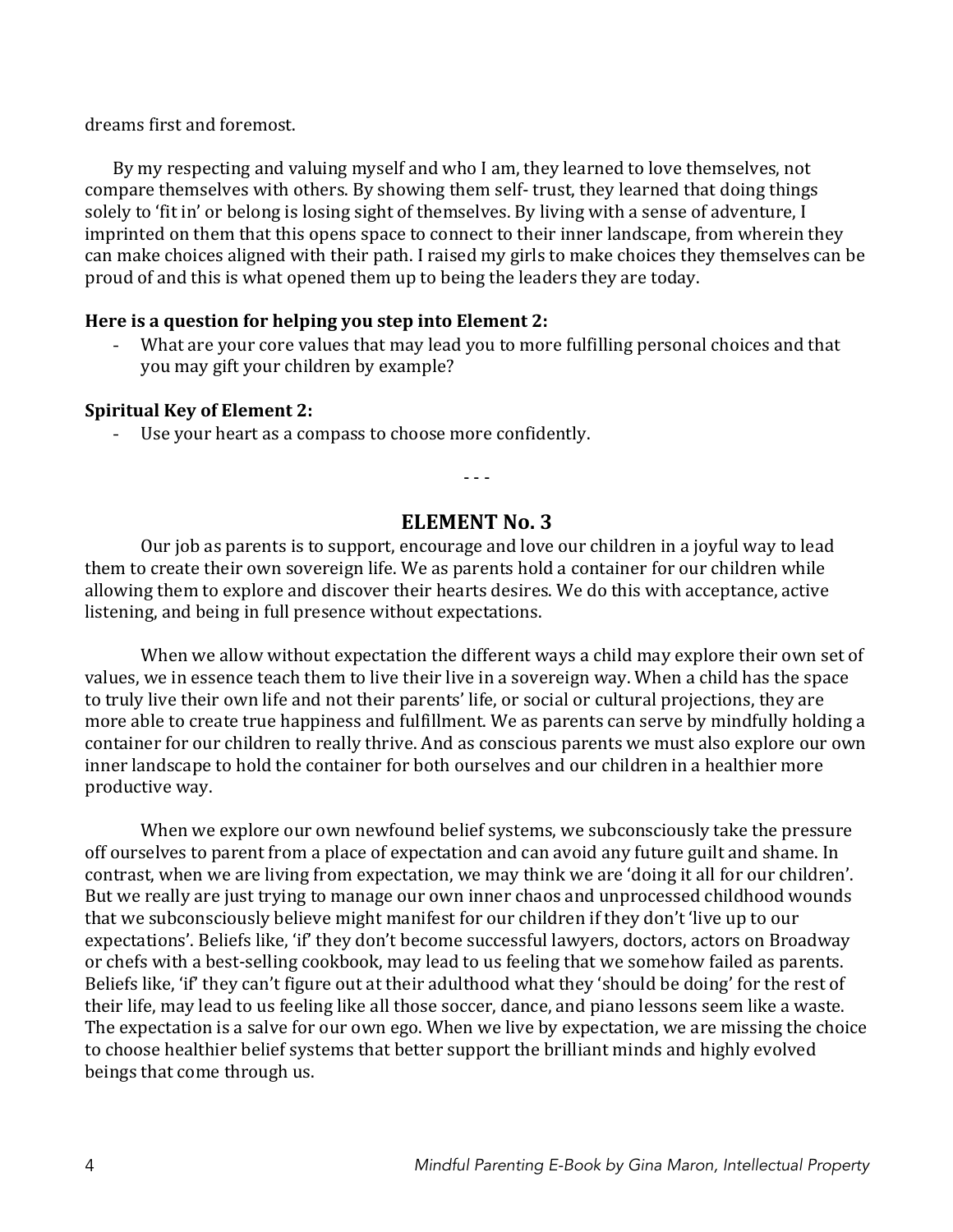Lending our children the true opportunity of a healthy container gives them space for them to explore their experiences and glean their own perspectives as they navigate through their informative years. A container that involves active listening, acceptance and our full presence allows them to explore their own inner landscape and teaches them to self- regulate and find true happiness and sovereignty within, on their terms.

With determination to beat my own drum in my parenting and pave the way for my girls with a new set of beliefs, I see a common thread in my girls that brings me great joy. They always explore their options by feeling their way through their own decisions to create their personal opportunities. They know how to create healthy boundaries by saying 'no' and speaking up for what they believe in. They know what makes their hearts sing. They know we are on a parallel journey to grow and evolve together. These lessons that come from me holding the container for them to be self-sufficient and happy is the greatest reward that came from me letting go of my own limiting beliefs and naturally led me to simultaneously heal my own childhood wounds.

#### Here are some questions for helping you step into Element 3:

- Is it my ego being triggered because I want things to be my way?
- Am I upset that my children aren't living up to my expectations? What are these expectations?
- How can I practice more acceptance?
- How can I cultivate allowance for my children to discover and explore their desires?

#### **Spiritual Keys of Element 3:**

- Approach all situations from a lens of love.
- Explore what makes your heart sing so your children can find what makes their hearts sing.

- - -

# **ELEMENT** No. 4

Our children owe us nothing, they came through us and are here to live their soul's purpose.

How do we raise our children to find their soul's purpose in these ever- evolving times of uncertainty? We all have our own unique self-expression and finding one's purpose is the only gateway to a life of inner peace and ultimate happiness. So how do we start this internal dialogue that opens the portals to explore this blueprint? It starts and ends with YOU. Who are you as a soul and what is your mission? What would it look and feel like to have a bigger experience of yourself and parenthood? What is your legacy of love? And how can your mindful practices and inner alchemy become a new lifestyle for both you and your children? Let us ask ourselves these questions whenever we feel challenged.

Over the years, I began to see the immense value of my own 'soul sweat' as I let go of anything that was in the way of my soul's evolution. As I shed the 'how to's' and having to 'get it all right' and started trusting and believing that we all have a higher calling that is discovered and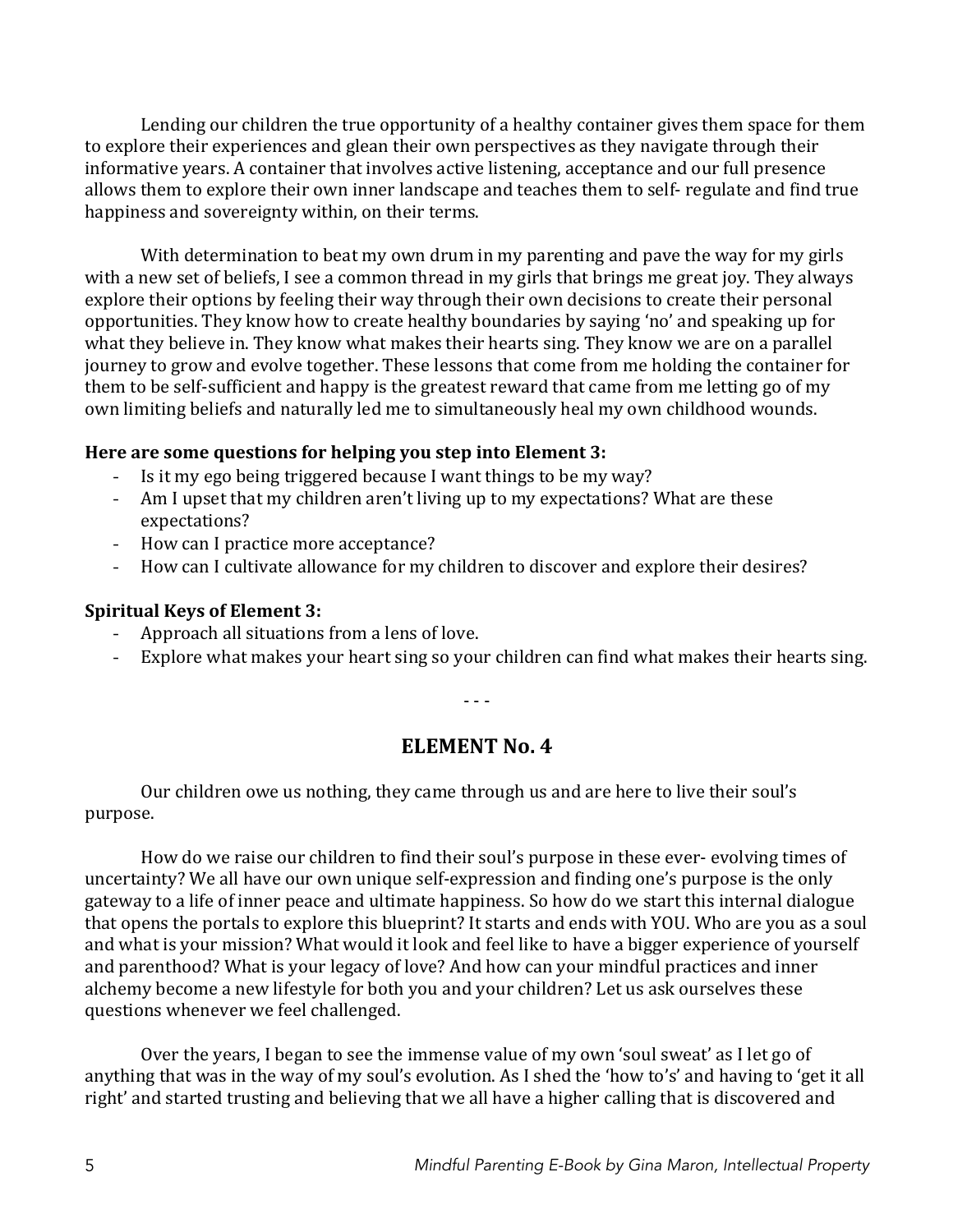sourced from within, I found my own purpose. I can now see that solitude and introspection, strengthened me in my center and knowingness. My stronger center led me to better guidance and love without judgment and led me to the art of practicing mindful moments with my children. These mindful practices help not only our children, but ourselves, as we parents navigate our way in consciously communicating with heart and soul through the journey. That is my legacy as well as my gift to my children, for them to see from my practices, from my example to naturally learn to live their own soul's purpose.

As I look back at some of the takeaways and gifts of motherhood that keep gifting, I remember best the ones that taught my children to tune into their own soul's knowing. Starting with my first daughter, Marley, as a practice, I encouraged her to use her senses outside the box, to go beyond what she could see with her naked eye, to see the unseen, hear the unheard, and feel for what resonates with her soul. These practices helped activate her intuition as new experiences became her soul's playground. I can see how these mindful moments, experiences and memories left an imprint in her soul. These core memories helped her cultivate her inner landscape and shape her inner perception for her unique outer expression, for her to truly love the face she sees in the mirror because her soul is fully shining through her eyes.

#### Here are some questions for helping you step into Element 4:

- How do we continue to keep our children hopeful knowing their dreams matter?
- How do we navigate this form and formlessness...the ego and the soul? The child's soul journey vs. trying to mold and fix them.
- How do we teach our children to find their own divinity with in and discover their North Star? Their own inner truth?
- Are we having purposeful moments and quality time? or Are we just on a journey of parenting?

### **Spiritual Key of Element 4**

- Being is actually doing.

- - -

# **SUMMARY**

As a young girl, like many others, I dreamed of becoming a mother with a fantasy of how my fairy-tale life as a wife and mother would look. Fueling this dream was the drive to give my children the opportunities and experiences that I never had growing up. I wanted to give them a life filled with abundance and prosperity. Growing up I had a heavy burden to take care of my mother and felt responsible for her happiness and well-being. I couldn't fully embrace childhood or explore who I was with pressures to grow-up prematurely. Guilt and shame from my childhood left me seeking and searching externally for validation. Interestingly as I had been so focused on material wealth, I found that as I began to heal my relationship with money, I healed myself from my childhood wounds of lack and low self-worth. My view and values shifted from external abundance and prosperity to a deeper focus on cultivating my inner feminine wealth.